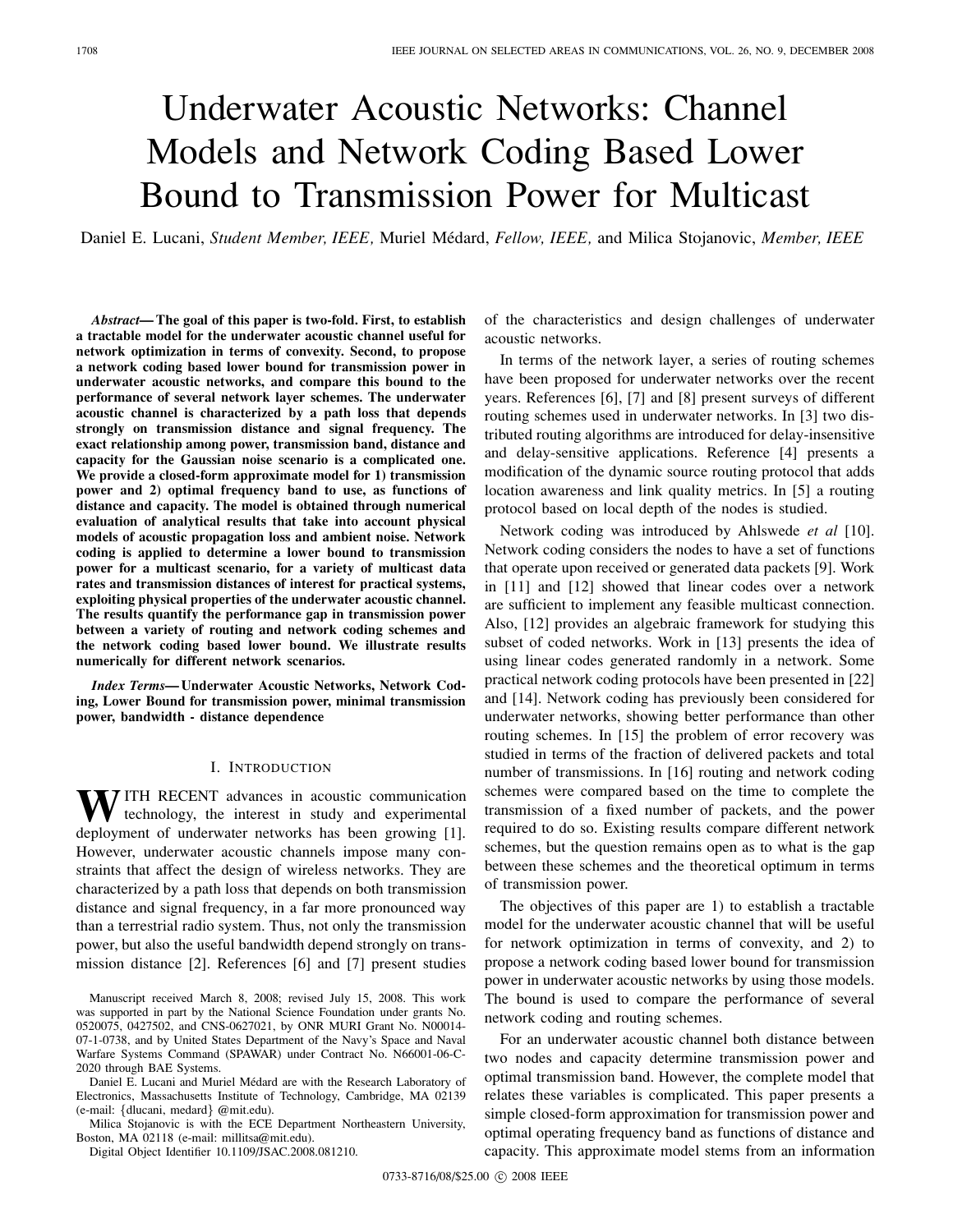theoretic analysis that takes into account the physics of acoustic propagation, and colored Gaussian ambient noise. Reference [2] shows that transmission power as function of

*f* as

$$
A(l,f) = (l/l_{ref})^k a(f)^l \tag{1}
$$

distance can be well approximated by  $P(l) = pl^{\gamma}$ . A similar model holds for the bandwidth. The coefficients in this model are functions of the required signal to noise ratio (SNR). The present work extends this idea of modeling the power and bandwidth as functions of distance, but the problem is cast into a slightly different framework. Namely, instead of using the SNR as a fixed design constraint, link capacity is used as the figure of merit. The parameters of the approximate model proposed are functions of capacity and distance. This approximate model is useful for a broad range of capacities and distances.

The complete model that relates transmission power, transmission band, distance, and link capacity is provably convex. Since the approximate model is used instead of the complete model in network optimization, the present work shows the operating conditions under which the approximate model is convex.

We assess the minimum transmission power required for an underwater acoustic network. A lower bound for transmission power is obtained by neglecting interference between the nodes and using subgraph selection [9] to establish minimumcost multicast connections with network coding. The convex cost function for the network optimization is given by the transmission power which depends on the distance and a desired data rate via the approximate model for each active link. We show that the no-interference assumption in an underwater scenario is justified for low multicast rates, and randomly placed nodes with inter-node distances less than 10 km.

Finally, the network coding based lower bound for transmission power is used to compare different routing and network coding schemes. We use some of the schemes in [16] for a concatenated relay network and extend them to a random deployment of nodes in two dimensions. Also, we use an ALOHA-like MAC layer instead of a TDMA scheme as in [16] since TDMA is not scalable. Furthermore, the problem of scheduling in TDMA is NP-complete [24].

The paper is organized as follows. In Section II, the complete model of an underwater channel with Gaussian noise is presented, and special characteristics of this channel are highlighted. In Section III, the approximate model for the underwater channel is presented. In Section IV, convexity of the complete model is proven and conditions for convexity of the approximate model are studied. In Section V, the lower bound for transmission power using network coding and subgraph selection is computed. Section VI presents the schemes to be used for performance evaluation and gives numerical results a two-dimensional network scenario. The gap of several routing and network coding schemes to the network coding based lower bound is determined. The last section summarizes the conclusions of this work and future research topics.

# II. CHANNEL MODEL

An underwater acoustic channel is characterized by a path loss that depends on both distance *l* in km and signal frequency where  $k$  is the spreading factor,  $l_{ref}$  is a reference distance, and  $a(f)$  is the absorption coefficient (Figure 1 in [2]). The spreading factor describes the geometry of propagation, e.g.  $k = 2$  corresponds to spherical spreading,  $k = 1$  to cylindrical spreading, and  $k = 1.5$  to practical spreading. The absorption coefficient can be expressed in dB/km using Thorp's empirical formula for  $f$  in kHz [17], which is an strictly increasing function.

The noise in an acoustic channel can be modeled through four basic sources: turbulence  $N_t(f)$ , shipping  $N_s(f)$ , waves  $N_w(f)$ , and thermal noise  $N_{th}(f)$  [2]. The power spectral densities (psd) of these noise components in dB re  $\mu$  Pa per Hz as functions of frequency in kHz are presented in [18]. These psd's have two important parameters: 1) the shipping activity s ranging from 0 to 1, for low and high activity, respectively, 2) the wind speed  $w$  measured in m/s. Figure 2 in [2] shows  $N(f)$  for different values of s and w, and an approximation  $10 \log N(f) = N_1 - \eta \log(f)$  for  $f \le 100$  kHz, where  $N_1 = 50$  dB re  $\mu$  Pa and  $\eta = 18$  dB/dec.

Assuming that the channel is Gaussian, its capacity can be obtained using the waterfilling principle [25][26]. The capacity of a point-to-point link is

$$
C = \int_{B(l,C)} log_2\left(\frac{K(l,C)}{A(l,f)N(f)}\right) df
$$
 (2)

where  $B(l, C)$  is the optimum band of operation and  $K(l, C)$  is a constant determined to satisfy a given constraint. The band  $B(l, C)$  could be thought of as a union of non-overlapping intervals,  $B(l, C) = \bigcup_i [f_{ini}^i(l, C), f_{end}^i(l, C)]$ , where each nonoverlapping interval *i* has the lower-end frequency  $f_{ini}^i(l, C)$ and the higher-end frequency  $f_{end}^i(l, C)$  associated with it. The factor  $1/A(l, f)N(f)$  is shown in Figure 3 in [2] for different values of  $l$ . This figure suggests that the optimal transmission band changes considerably with respect to the distance [2]. The transmission power associated with a particular choice of  $(l, C)$  is given by

$$
P(l, C) = \int_{B(l, C)} S(l, C, f) df
$$
 (3)

where  $S(l, C, f) = K(l, C) - A(l, f)N(f), f \in B(l, C)$  is the psd of the signal. The corresponding signal-to-noise ratio is given by:

$$
SNR = \frac{\int_{B(l,C)} S(l,C,f)A^{-1}(l,f) \, df}{\int_{B(l,C)} N(f) \, df}
$$
(4)

We observe that a choice of  $(l, C)$  determines implicitly the SNR level. Hence, there is a one-to-one correspondence between the pair  $(l, C)$  and the pair  $(l, SNR)$ . The latter parameterization was used in [2] to compute the transmission power and bandwidth representation to ensure a preset SNR, which determines the value of  $C$  implicitly. The present analysis focuses on using the former parameterization, i.e. on determining the power and transmission band that ensure a pre-set link capacity.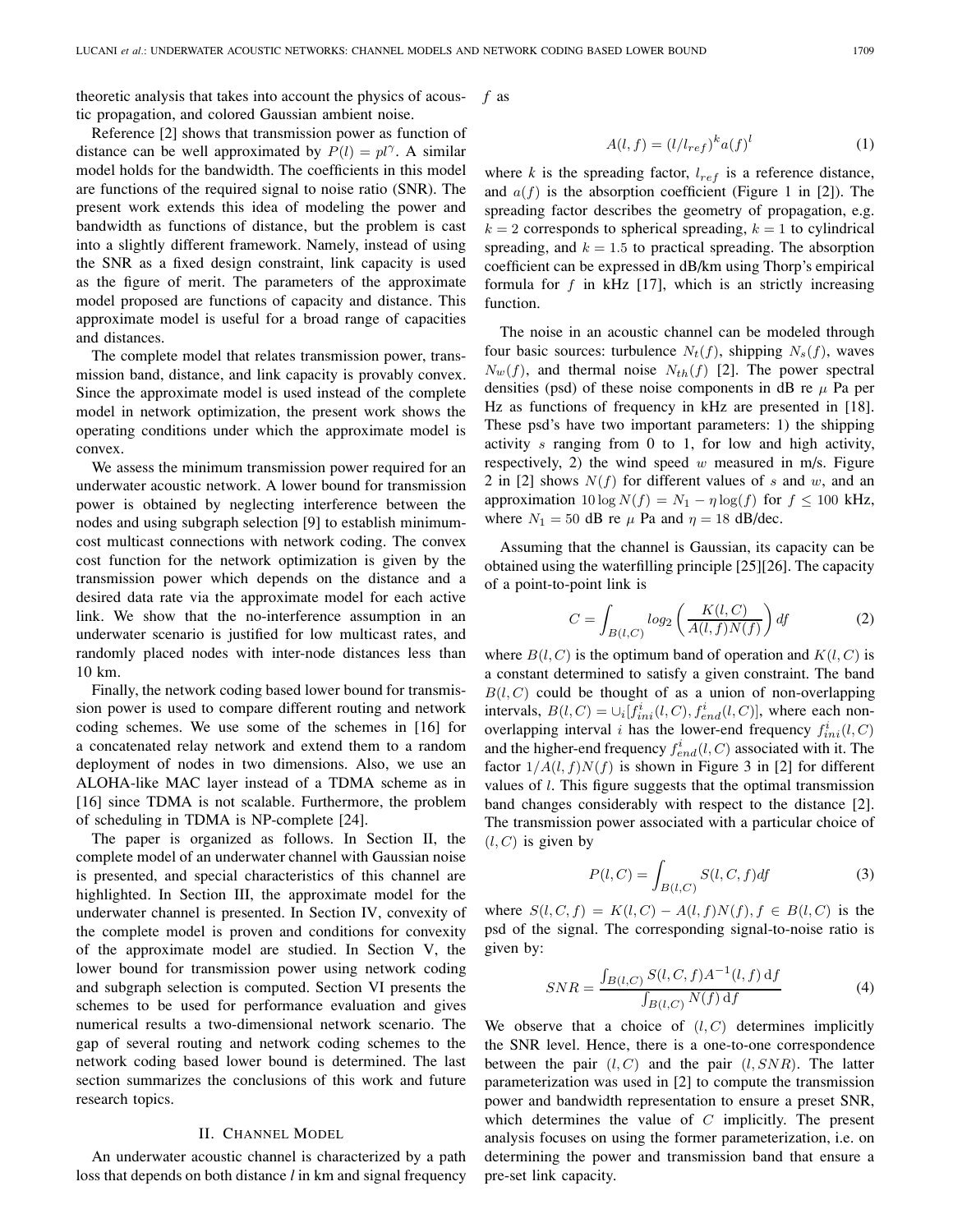

Fig. 1. High and low band edge frequency of the transmission band for  $C = 0.01$ kbps,  $k = 1.5$ ,  $s = 0.5$ , and  $w = 0$ m/s.

### *A. Dependence on the spreading factor*

The dependence on the spreading factor  $k$  is quite simple. Let us assume that a model for  $P(l, C)$  has been developed for a particular value of k, i.e.  $P(l, C, k)$ . To determine  $P(l, C, k')$ for  $k' \neq k$ , note that a change in k, the product  $A(l, f)N(f) =$  $(l/l_{ref})^k a(f)^l N(f)$  constitutes a constant scaling factor with respect to  $f$ . Therefore, for a link of distance  $l$  the term  $B(l, C)$  will remain unchanged. Thus, if the same capacity C is required for  $k$  and  $k'$ , equation (2) shows that the only other term that can vary is  $K(l, C)$ , i.e.  $K(l, C, k)$ . Then,  $K(l, C, k') = (l/l_{ref})^{k'-k} K(l, C, k)$ . Finally, let us use the equation (3) to determine the relationship between  $P(l, C, k)$ and  $P(l, C, k')$ .

$$
P(l, C, k') = \int_{B(l, C)} \left( K(l, C, k') - l_m^{k'} a(f)^l N(f) \right) df \tag{5}
$$

$$
= l_m^{k'-k} \int_{B(l,C)} \left( K(l,C,k) - l_m^k a(f)^l N(f) \right) df \tag{6}
$$

$$
=l_m^{k'-k}P(l,C,k)
$$
\n<sup>(7)</sup>

where  $l_m = l/l_{ref}$  to shorten the derivation. Thus, any model generated for some parameter  $k$  has a simple extension. Also, note that the transmission band remains the same for any value of k.

#### *B. Interference Characteristics*

The optimal transmission band of a link was shown to change with the distance, under the assumption that the channel is Gaussian and that the capacity of a link is obtained through waterfilling. If the capacity for a link is low, e.g. less than 2 kbps, and the transmission distance is below 10 km, the transmission bandwidth will also be low, and its optimal location in the spectrum will change dramatically with the



Fig. 2. Parameters  $a_1$  and  $a_2$  for  $P(l, C)$  and approximate model. $l \in$ [0, 10] km,  $C \in [0, 2]$  kbps, $k = 1.5$ ,  $s = 0.5$  and  $w = 0$  m/s.

distance. Figure 1 shows this effect for  $C = 0.01$  kbps. In this figure, the high and low band edge frequencies are plotted. This figure also shows the high and low band edge frequency if an SNR requirement of -20 dB is set, i.e. using the SNR instead of the capacity as the fixed parameter. As noted before, the constraint over the capacity is related to different SNR levels depending upon the distance. It is clear that low values of C are related to a very low SNR value.

Figure 1 shows that if two links with the same  $C =$ 0.01 kbps are established, one with  $l \approx 200$  m and the other with  $l \approx 310$  m, the optimal transmission bands for these links will not overlap; thus, they do not interfere with one another. This characteristic of the underwater channel suggests that if a network is established in which the nodes are at different distances from one another, and each node has a limited range of transmission when the data rate requirement is very low (all valid assumptions in underwater networks), there will be no interference between transmissions of the various links. If each link allocates its band optimally, this suggests that a form of FDMA is the optimal approach in an underwater network, where transmission band is determined by both the distance and the required data rate. From a network optimization view point, the cost function to be minimized is clearly separable under these assumptions, where the channel model for a link can be used as the cost function for each of the separable terms.

## *C. Numerical Evaluation Procedure*

A numerical evaluation procedure similar to that of [2] is used to compute the value of  $P(l, C)$ ,  $\hat{B}(l, C)$  and  $\hat{f}_{end}(l, C)$ , for a region of values of  $(l, C)$ . The procedure starts by fixing a target value of the capacity  $C$ . Then, for each distance  $l$ , the initial value of  $K(l, C)$  is set to the minimum value of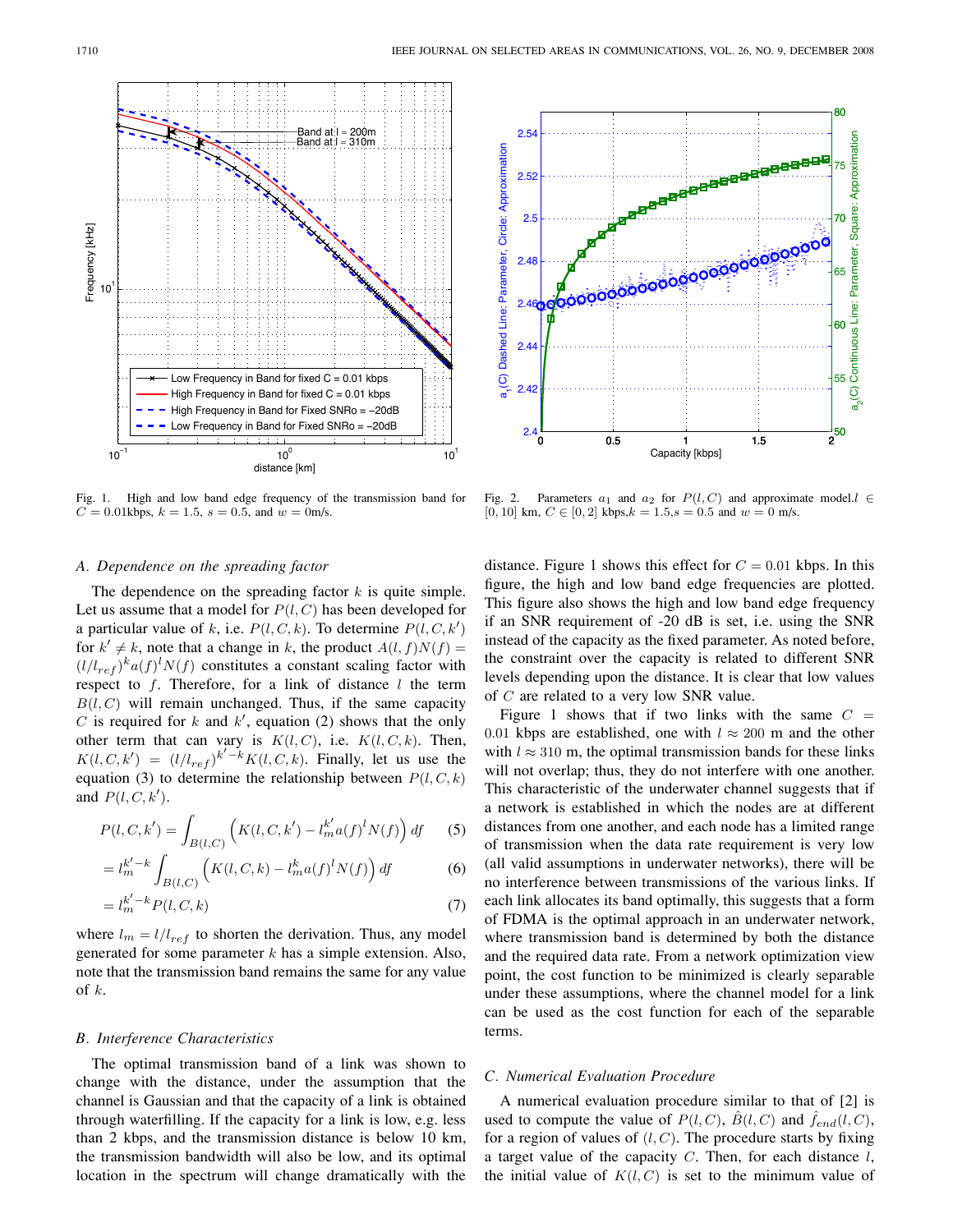

Fig. 3. Parameters  $a_1$  and  $a_2$  for  $\hat{f}_{end}(l, C)$  and approximate model. $l \in$ [0, 10] km,  $C \in [0, 2]$  kbps, $k = 1.5$ ,  $s = 0.5$  and  $w = 0$  m/s.

the product  $A(l, f)N(f)$ , i.e.  $K(l, C) = \min_f A(l, f)N(f)$ . The frequency at which this occurs, i.e.  $f_0 = \arg \min_f A(l, f)N(f)$ , is called the optimal frequency. After this,  $K(l, C)$  is increased iteratively by a small amount, until the target capacity value  $C$ is met. Finally, this procedure is repeated for each value of  $C$ in a range of interest. At the  $n$ -th step of the procedure, when  $K^{(n)}(l, C)$  is increased by a small amount, the band  $B^{(n)}(l, C)$ is determined for that step. This band is defined as the range of frequencies for which the condition  $A(l, f)N(f) \le K^{(n)}(l, C)$ holds. Then, the capacity  $C^{(n)}$  is numerically determined for the current  $K^{(n)}(l, C)$  and  $B^{(n)}(l, C)$ , using the equation (2). If  $C^{(n)} < C$ , a new iteration is performed. Otherwise, the procedure stops.

# III. APPROXIMATE MODEL

Evidently, the expressions for the complete model are quite complicated to be used in a computational network analysis. Also, they provide little insight into the relationship between power consumption,  $\hat{B}$  and  $\hat{f}_{end}$ , in terms of the pair  $(l, C)$ . This motivates the need for an approximate model to represent these relations for ranges of  $C$  and  $l$  that are of interest to acoustic communication systems. The model should also provide flexibility to changing other parameters, such as the spreading factor  $k$ , wind speed  $w$  and shipping activity  $s$ . As shown in Equation (7), any approximate model for the transmission power generated for some parameter  $k$  has a simple extension to any other value of  $k$ . Also, a model for the transmission band remains the same for any value of  $k$ .

By applying the numerical procedure of the previous section for various  $l$  and  $C$  and fitting the data, it is possible to obtain approximate models for power consumption (Eq. 8), band-edge frequency  $f_{end}(l, C)$  (Eq. 10), and for the bandwidth  $\hat{B}(l, C) = \hat{f}_{end}(l, C) - \hat{f}_{ini}(l, C)$  (Eq. 12). Note that



Fig. 4. Parameters  $a_1$  and  $a_2$  for  $\hat{B}(l, C)$  and approximate model. $l \in$ [0, 10] km,  $C \in [0, 2]$  kbps,  $k = 1.5$ ,  $s = 0.5$  and  $w = 0$  m/s.

some important properties for these parameters are kept, e.g.  $P(l, 0) = 0.$ 

$$
\tilde{P}(l, C) = l^{a_1(C)} 10^{\frac{a_2(C)}{10}} \text{ with}
$$
\n(8)

$$
a_1(C) = \alpha_3 + \alpha_2 C + \alpha_1 C^2 \tag{9}
$$

$$
a_2(C) = \beta_3 + \beta_2 10 \log_{10} C + \beta_1 (10 \log_{10} (C + 1))^2
$$

$$
\hat{f}_{end}(l, C) = l^{a_1(C)} 10^{\frac{a_2(C)}{10}} \text{ with}
$$
\n(10)

$$
a_1(C) = \alpha_3 + \alpha_2 10 \log_{10} C + \alpha_1 (10 \log_{10} C)^2 \qquad (11)
$$
  
\n
$$
a_2(C) = \beta_3 + \beta_2 10 \log_{10} C + \beta_1 (10 \log_{10} C)^2
$$

$$
\hat{B}(l, C) = l^{a_1(C)} 10^{\frac{a_2(C)}{10}} \text{ with}
$$
\n
$$
a_1(C) = \alpha_4 + \alpha_3 10 \log_{10} C + \alpha_2 (10 \log_{10} C)^2 + \alpha_1 (10 \log_{10} C)^3
$$
\n(12)

$$
(13)
$$

$$
a_2(C) = \beta_3 + \beta_2 10 \log_{10} C + \beta_1 (10 \log_{10} C)^2
$$

The transmission power, band-edge frequency and bandwidth of transmission band were computed for a variety of values of s, w and two ranges of interest of the pair  $(l, C)$ :  $l \in (0, 10]$  km,  $C \in [0, 2]$  kbps, and  $l \in (0, 100]$  km,  $C \in [0, 100]$  kbps. The models proposed fitted these cases quite well. Results are presented for  $k = 1.5$ ,  $w = 0$  and  $s = 0.5$ , for both cases. For the first case, the  $\alpha$  and  $\beta$  parameters show almost no dependence on the shipping activity factor s, especially if the wind speed is  $w > 0$ . Thus, the approximate model for this case can be simplified to consider  $w$  only as part of the model, instead of the pair  $(s, w)$ .

Figures 2, 3 and 4 show parameters  $a_1$  and  $a_2$  for  $P(l, C)$ ,  $\hat{f}_{end}(l, C)$ , and  $\hat{B}(l, C)$ , respectively, for the first case with  $k = 1.5$ ,  $s = 0.5$  and  $w = 0$  m/s. The values of  $\alpha$ 's and  $\beta$ 's are shown in Table I as Case 1, for parameters  $a_1$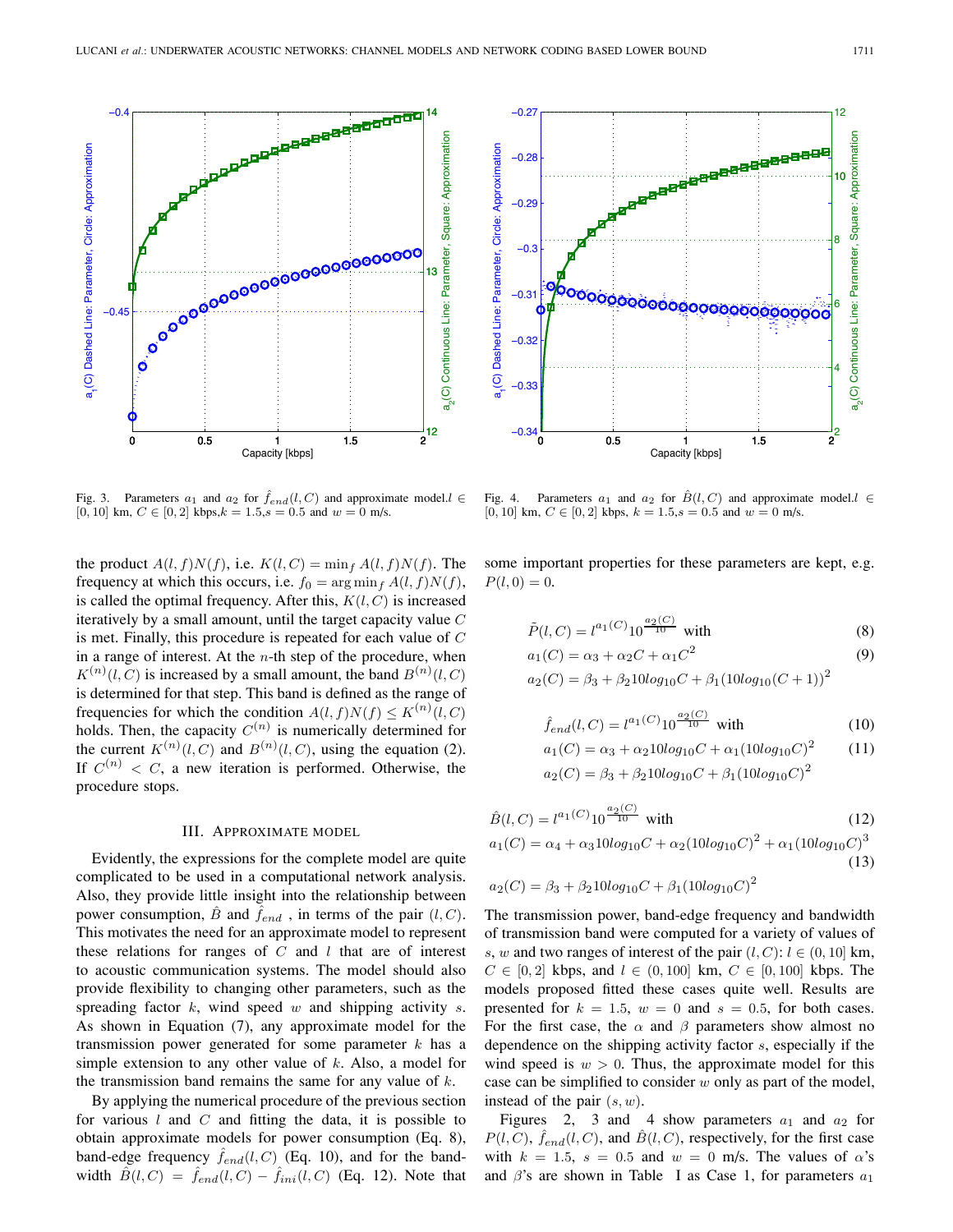TABLE I  $a_1$  AND  $a_2$  APPROXIMATION PARAMETER VALUES FOR  $P(l, C)$ ,  $\hat{f}_{end}(l, C)$  AND  $\hat{B}(l, C)$ , WITH  $k = 1.5$ ,  $s = 0.5$  AND  $w = 0$  M/S FOR CASE 1:  $l \in [0, 10]$  km,  $C \in [0, 2]$  kbps, and Case 2:  $l \in [0, 100]$  km,  $C \in [0, 100]$  kbps.

| Case |                        | $\alpha_1$  | $\alpha_2$  | $\alpha_3$  | $\alpha_4$ | <b>MSE</b> |              | 132         | Pз     | <b>MSE</b> |
|------|------------------------|-------------|-------------|-------------|------------|------------|--------------|-------------|--------|------------|
|      | P(l,C                  | $-0.00235$  | 0.01565     | 2.1329      |            | 2.532e-7   | 0.014798     | .0148       | 74.175 | 5.8979e-5  |
|      | $\tilde{C}_{end}(l,C)$ | 4.795e-5    | 0.00246     | $-0.44149$  |            | 3.930e-9   | 0.00171      | 0.07153     | 3.738  | 3.4706e-5  |
|      | $\ddot{B}(l, C)$       | $-5.958e-7$ | $-2.563e-5$ | $-0.000305$ | $-0.30694$ | 6.599e-9   | $-5.163e-6$  | 0.33427     | 9.6752 | 2.9233e-7  |
|      | P(l,C                  | $-5.617e-5$ | 0.02855     | 2.9305      |            | 0.00011    | 0.04317      | 0.90597     | 76.156 | 0.00010115 |
|      | $f_{end}(l, C)$        | $-0.00019$  | 0.01186     | $-0.55076$  |            | $1.32e-7$  | 0.0065157    | $-0.032693$ | 14.739 | 7.3024e-5  |
|      | B(l, C)                | .696e-6     | 4.252e-5    | $-0.00249$  | $-0.36397$ | 7.29e-7    | $-0.0018252$ | 0.34788     | 10.328 | 0.00019414 |

and  $a_2$ , respectively. These tables also show the mean square error (MSE) of the approximation with respect to the actual parameters. A similar result can be found for the second case with  $k = 1.5$ ,  $s = 0.5$  and  $w = 0$ . The values of  $\alpha$ 's and  $\beta$ 's are shown as Case 2 in Table I, for parameters  $a_1$  and  $a_2$ , respectively. For both ranges, the proposed models give a very good approximation to the actual numerical values. Also note that for the  $a_1(C)$  parameter of  $P(l, C)$ , it is possible to use a linear approximation, instead of a quadratic model.

For case 1, the values for  $\alpha$  and  $\beta$  parameters in the approximate  $P(l, C)$  model show very little dependence with respect to  $s$  while they show a greater dependency on  $w$ . This is not unexpected, since the transmission band is at a high frequency (between 5 and 40 KHz) where the noise psd is influenced more by the  $w(O(f^{-2}))$  than  $s(O(f^{-3.4}))$ . Therefore, a further approximation is to discard s and consider parameters  $\alpha$  and  $\beta$  to be functions of w only. In particular, a simple model is  $\alpha_i = \gamma_3 + \gamma_2 10 \log_{10}(w+1) + \gamma_1 (10 \log_{10}(w+1))^2$ ,  $\forall i = 1, 2, 3$ . A similar relation holds for  $\beta_i$ ,  $\forall i = 1, 2, 3$ . Table II shows  $\gamma$ parameters for the different  $\alpha$ 's and  $\beta$ 's.

#### IV. CONVEXITY ANALYSIS

In this section we prove the convexity of the complete model of  $P(l, C)$  in the entire region of interest, i.e. positive data rates and  $l > 0$ . Then we discuss the necessary conditions that the value of  $l$  has to fullfill to ensure convexity of the approximate model.

#### *A. Convexity of Complete Model*

The convexity of the transmission power of the complete model is stated in the following lemma, which is proven in the Appendix. Lemma 1 assures that  $P(l, C)$  is a convex function with respect to  $C$  for the ranges of interest of  $C$  and  $l$  for the case of non-overlapping finite bands.

*Lemma 1*  $P(l, C)$  is a convex, increasing function with respect to C,  $\forall C > 0$  and  $l > 0$ , if  $A(l, f)N(f) > 0$  and  $B(l, C) =$  $\bigcup_i [f_{ini}^i(l, C), f_{end}^i(l, C)]$ , with  $f_{ini}^i(l, C) < f_{end}^i(l, C) < \infty$ ,  $\forall i$ and  $f_{ini}^{i}(l, C), f_{end}^{i}(l, C) \notin [f_{ini}^{j}(l, C), f_{end}^{j}(l, C)]$ ,  $\forall i \neq j$ , i.e. a union of non-overlapping finite bands. *Proof* See Appendix I.

Another property to be used is given in Lemma 2. This lemma assures that if a link between a transmitter  $i$  and receiver  $j$  at a distance l achieves a certain capacity  $C$ , another node k at distance  $l' < l$  from node i, will be able to decode the information transmitted from  $i$  to  $j$ . Note that the transmission band is optimal for the link of distance  $l$ .

*Lemma 2*  $C(l, B(l, C)) < C(l', B(l, C))$  for  $l' < l$ , if  $A(l, f) = (l/l_{ref})^k a(f)^l$  with  $k \ge 1$  and  $a(f) \ge 1, \forall f$ . *Proof* See Appendix II.

## *B. Convexity of Approximate Model*

The function  $P(l, z)$  represents the minimum power required to transmit at a data rate  $z$  over a link of distance  $l$ . The function  $P(l, z)$  was proven to be a convex function with respect to z, using  $l$  as a parameter (Lemma 1). However, the exact model is complicated from a computational viewpoint. Let us determine the conditions for which the approximate model  $\tilde{P}(l, z)$  in equation (8) is convex with respect to z, and having l as a fixed parameter. We study the case of  $z < 2$ kbps. Since the  $\alpha$  and  $\beta$  parameters come from fitting the data, the only variable left to analyze is the distance l. Note that ensuring that  $\tilde{P}(l, z)$  is increasing and convex translates into the following inequalities:

$$
ln(l) \frac{\partial a_1(z)}{\partial z} + \frac{\ln(10)}{10} \frac{\partial a_2(z)}{\partial z} > 0
$$
\n
$$
ln(l)^2 \left(\frac{\partial a_1(z)}{\partial z}\right)^2 + \frac{\ln(10)}{10} \frac{\partial^2 a_2(z)}{\partial z^2} + \left(\frac{\ln(10)}{10} \frac{\partial a_2(z)}{\partial z}\right)^2
$$
\n
$$
+ ln(l) \left(2 \frac{\ln(10)}{10} \frac{\partial a_1(z)}{\partial z} \frac{\partial a_2(z)}{\partial z} + \frac{\partial^2 a_1(z)}{\partial z^2}\right) \ge 0
$$
\n(15)

There is both a linear and a quadratic constraint upon  $l$  to ensure convexity. Since these constraints are also functions of z, the range of values of this parameter should be considered. From previous results for the fitting parameters, it is possible to determine some properties of the model for  $z < 2$  kbps. In terms of the parameters of interest,  $\alpha_1 < 0$ ,  $\alpha_2 > 0$ ,  $2\alpha_1 C +$  $\alpha_2 > 0$ ,  $\beta_1 > 0$  and  $\beta_2 > 0$ . Thus, for the choices of  $a_1(z)$  and  $a_2(z)$ , the first and second derivatives of these functions with respect to z are  $a_1(z) > 0$ ,  $a_1(z) < 0$ ,  $a_2(z) > 0$ ,  $a_2(z) < 0$ . Using these conditions, the constraints (14) and (15) can be simplified to

$$
ln(l) > -\frac{ln(10)}{10} \frac{\dot{a_2}(z)}{\dot{a_1}(z)} + \max[0, -\frac{\ddot{a_1}(z)}{2\dot{a_1}(z)^2} + \tag{16}
$$

$$
\sqrt{\frac{\ln(10)}{10} \left( \frac{\dot{a_2}(z)\ddot{a_1}(z)}{\dot{a_1}(z)^3} - \frac{\ddot{a_2}(z)}{\dot{a_1}(z)^2} \right) + \frac{\ddot{a_1}(z)^2}{4\dot{a_1}(z)^4}} \tag{17}
$$

where the term under the square root is positive which ensures real values of  $l$ . Note that for each value of  $z$  there is a minimum value of *l*. Let us use the values of Case 1 in Table I to determine the  $(l, z)$  region for which the approximate model is convex. For these values, if the distance between to nodes  $l$ is at least 13 m, for any value of  $z < 2$  kbps the model will be convex. The limitation to  $l > 13$  m is related to the sampling of the distance used for computing the parameters of the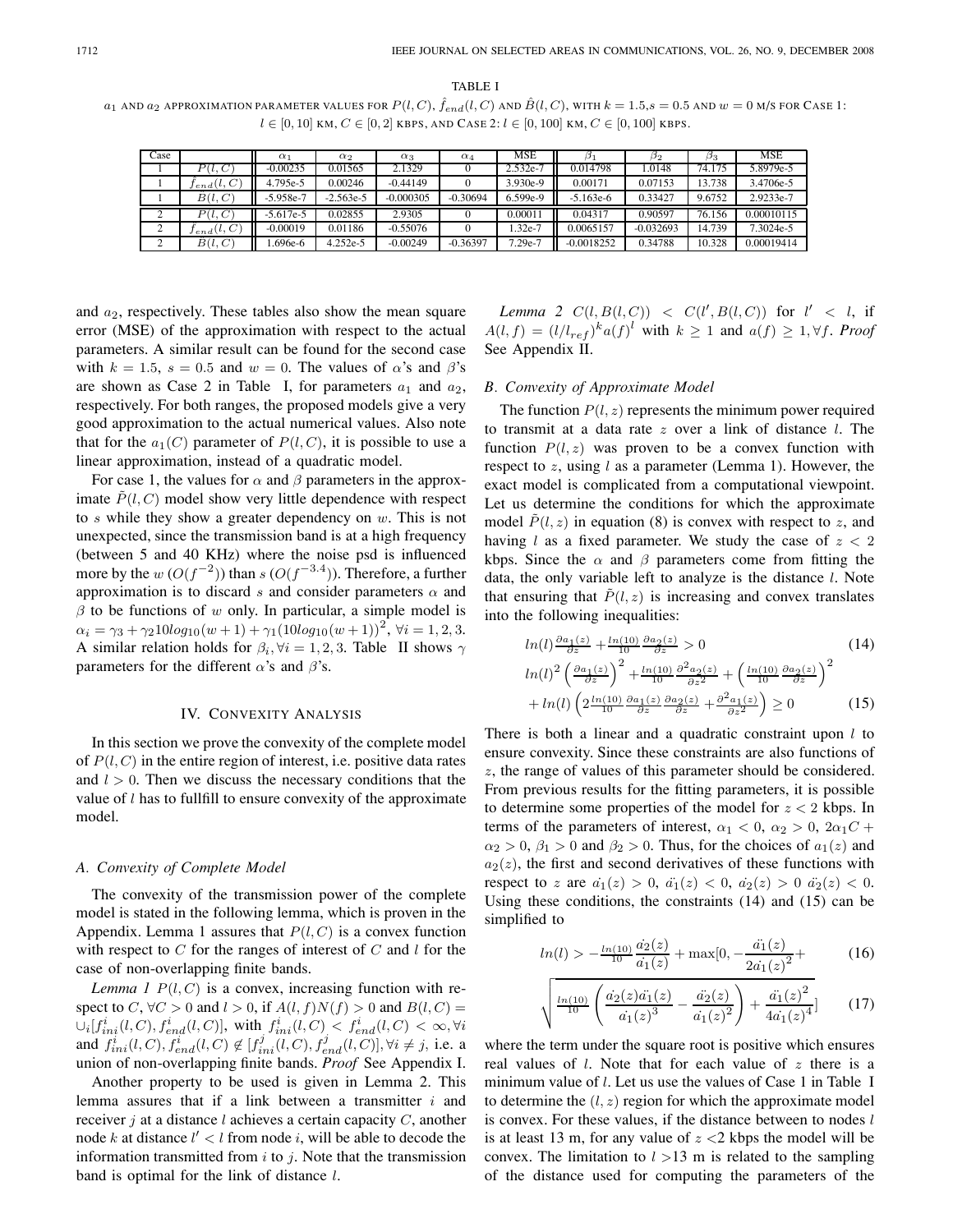TABLE II APPROXIMATION PARAMETERS OF  $\alpha$  AND  $\beta$  FOR  $P(l, C)$ ,  $l \in [0, 10]$  KM,  $C \in [0, 2]$  KBPS,  $k = 1.5$ ,  $s = 0.5$ 

|            | $\gamma_1$  | $\gamma_2$  | $_{\gamma_3}$ |
|------------|-------------|-------------|---------------|
| $\alpha_1$ | 5.2669e-6   | $-0.000157$ | $-0.004575$   |
| $\alpha_2$ | $-2.971e-5$ | 0.000865    | 0.029306      |
| $\alpha_3$ | 0.000152    | 0.01809     | 2.4586        |
| $\beta_1$  | $9.924e-6$  | $-0.00027$  | 0.012288      |
| $\beta_2$  | 7.799e-6    | $-0.000219$ | 1.0118        |
| в3         | 0.068091    | 1.3659      | 73.144        |

approximate model. For all practical purposes the approximate model  $\tilde{P}(l, z)$  is convex.

# V. LOWER BOUND TO TRANSMISSION POWER IN UNDERWATER NETWORKS

The problem of achieving minimum-energy multicast using network coding in a wireless network has been studied previously [9]. A wireless network, as presented in [9] can be represented through a directed hypergraph  $H = (\aleph, A)$ where  $\aleph$  is the set of nodes and A is the set of hyperarcs. A hypergraph is a generalization of a graph, where there are hyperarcs instead of arcs. A hyperarc is a pair  $(i, J)$ , where  $i$ , the start node, is an element of  $\aleph$ , and  $J$  is the set of end nodes is a nonempty subset of A. Each hyperarc  $(i, J)$  represents a broadcast link from node  $i$  to nodes in the nonempty set J. Let us denote by  $z_{iJ}$  the rate at which coded packets are injected into hyperarc  $(i, J)$ . If the cost function is separable, the optimization problem can be expressed as follows

$$
\min \sum_{(i,J)\in A} \theta f(z_{iJ}/\theta)
$$
\n
$$
\text{subject to } z \in Z
$$
\n
$$
z_{iJ} \ge \sum_{j\in J} x_{iJj}^{(t)}, \forall (i,J) \in A, t \in T
$$
\n
$$
\sum_{\{J|(i,J)\in A\}} \sum_{j\in J} x_{iJj}^{(t)} - \sum_{\{j|(j,I)\in A\}, i\in I} x_{jIi}^{(t)} = \delta_i^{(t)}
$$
\n
$$
x_{iJj}^{(t)} \ge 0, \forall (i,J) \in A, j \in J, t \in T
$$
\n(18)

with

$$
\delta_i^{(t)} = \begin{cases}\nR & \text{if } i = s, \\
-R & \text{if } i = t, \\
0 & \text{otherwise}\n\end{cases}
$$
\n(19)

where  $T$  is a non-empty set of sink terminals, a source  $s$ , a multicast rate  $R$ , and a fixed transmission duty cycle at each link  $\theta$ .  $x_{i,j}^{(t)}$  represents the flow associated with terminal t, sent through hyperarc  $(i, J)$  and received by node  $j \in J$ .

In the underwater scenario this formulation is used to establish a lower bound on the transmission power required to achieve a multicast rate  $R$ . Assuming no interference for transmissions in different hyperarcs yields a separable cost function. Note that if interference was taken into account, the power to reach the desired data rate would increase. Then, the cost function  $f(z_{iJ})$  for each particular hyperarc corresponds to a link transmission power  $P(l, z_{iJ})$  in order to obtain the minimum transmission power required to achieve a data rate of  $z_{i,j}$ , where l represents the distance from i to the farthest node  $j \in J$ . For the lower bound computation, continuous transmission ( $\theta = 1$ ) is assumed. A simplification of this problem can be made under the assumption that transmissions are omnidirectional, and considering the fact that if a node transmits over a certain range, all nodes in that range will be able to receive the information. This was proven in Lemma 2. Finally, the model for this channel ensures that any value of  $z_{iJ}$  can be achieved if enough power is used. Thus, the constraint set Z can be dropped.

Although the problem for minimum-cost multicast is well known for wireless radio networks, the cost function presented here is different because it represents the minimum transmission power for an hyperarc transmitting at a data rate Z, which is given by the power needed to transmit at capacity  $C = Z$ , without assumption on technology or, more importantly, a specific transmission band which is usually the case for wireless radio networks. Thus, we are providing a lower bound valid for any acoustic underwater network for the case of Gaussian noise.

### VI. PERFORMANCE COMPARISON

For this study, five schemes are considered. The first scheme corresponds to the lower bound to the transmission power using network coding given by solving the problem in Section V with  $\theta = 1$ . The second scheme corresponds to solving the problem in Section V for  $\theta < 1$ , in order to study the effect of using a duty cycle for link transmissions in underwater networks over interference and transmission power. The third scheme corresponds to using the paths chosen by the optimal scheme but establishing a SNR requirement for the transmission links with the objective of studying interference when the SNR requirement is increased. The links are considered to transmit continuously. The schemes (4) and (5) consider implementations of network coding in a rateless fashion with the implicit acknowledgment (ACK) [16] and routing with link-by-link ACK using an ALOHA-like MAC layer. Let us explain in more detail each of the schemes.

**1)Network coding based lower bound to transmission power:** Transmission power is computed by solving the convex optimization problem in V and it provides a lower bound on the optimal transmission power for networks operating at low data rates. For this computation, continuous transmission, i.e. a duty cycle of  $\theta = 1$  is used. This scheme is used as the gold standard to which the remaining schemes are compared. The no-interference assumption is assessed by computing the average percent of the randomly deployed networks that have at least a link which suffers from severe interference, i.e. a signal-to-interference ratio (SIR) below 3 dB.

**2)Network Coding with optimal power consumption for links with fixed duty cycle:** Transmission power is computed by solving the convex optimization problem in (V) for links with a fixed duty cycle, i.e.  $\theta$  < 1. This value provides a lower bound on the optimum power consumption for networks operating at low data rates when links have a particular duty cycle. By convexity of the cost functions used, this bound will be higher than for the previous scheme. This scheme is used to illustrate the effect upon transmission power and interference when the links transmit at a fixed duty cycle  $\theta$  < 1 by comparing this scheme to the previous scheme.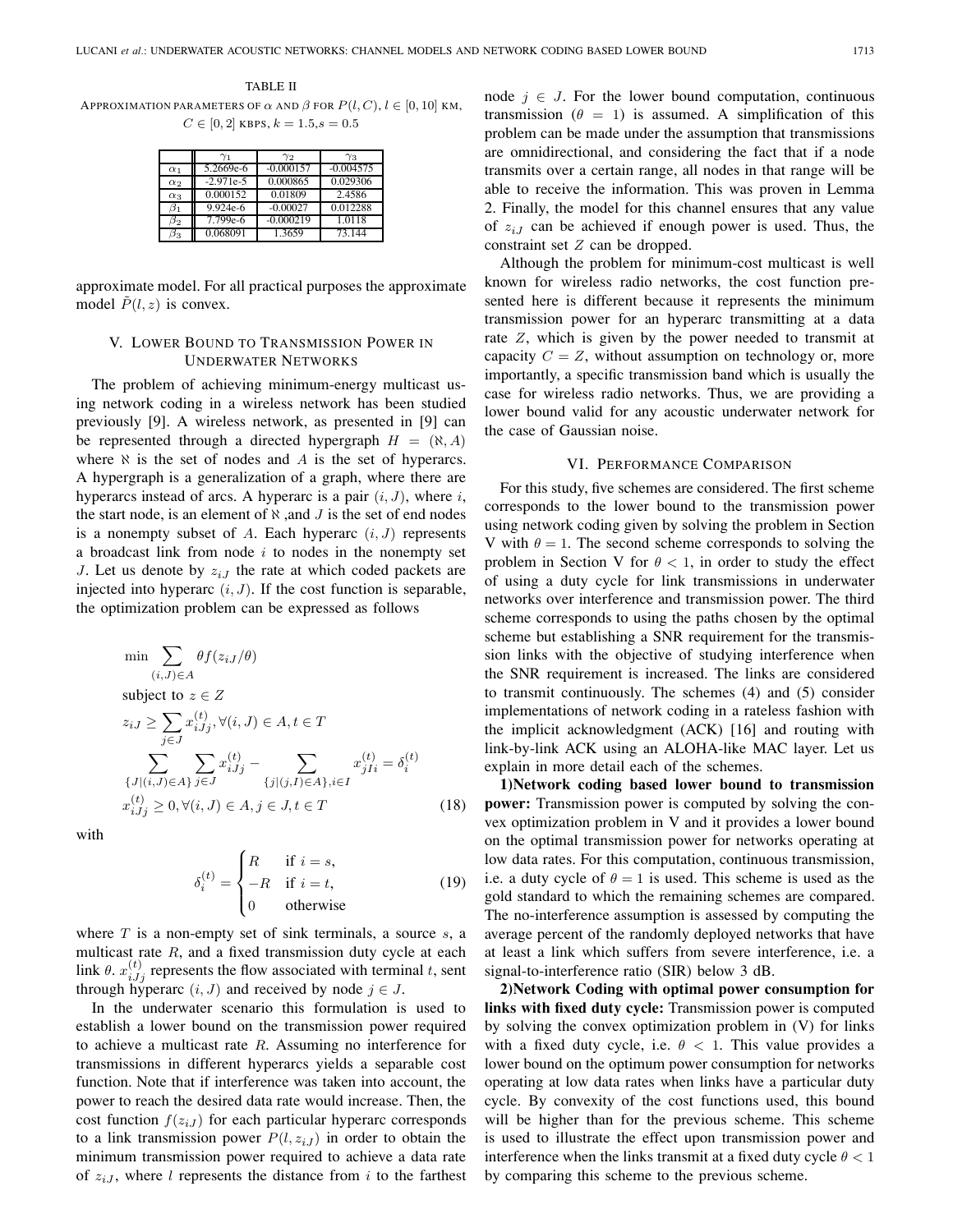

Fig. 5. Medium Access Protocol for schemes (4) and (5)

**3)Network Coding with SNR requirement on link transmission:** This scheme is a heuristic scheme that imposes an SNR requirement for transmissions. Using the subgraph selected by solving the problem in (V) for  $\theta = 1$ , it computes the SIR on the different links for a variety of SNR constraints using the models of transmission power and band in [2]. As in scheme (1) and (2), the percent of randomly deployed networks with at least a link with severe interference is computed. Results of this scheme suggest that continuous transmission with a moderate SNR requirement causes severe interference. A solution to this problem is to use of a duty cycle  $\theta$  < 1, similarly as in scheme (2) when there is an SNR requirement.

**4)Network coding in rateless fashion with implicit ACK:** For a concatenated relay network as in Figure 5, the path between a source node and sink node is fixed and includes all relay nodes. If a node  $b$  is closer than node  $a$  to the collecting node, a is said to be upstream with respect to  $b$ , and  $b$  is said to be downstream with respect to  $a$ . For the concatenated relay network this ordering is quite natural. This problem was studied in [16]. For a two-dimensional scenario, subgraph selection [9] with linear and separable cost functions are used to determine the active links in the network and the transmission power required for each link. The cost function of each hyperarc is computed based on the approximate formulas for transmission power and bandwidth for a fixed SNR level [2]. The weight of each link is given by  $DP(l, SNR)/B(l, SNR)$ , where D is a constant common to all links related to the number of transmitted bits per burst and modulation used. For the performance computation using optimal modulation, i.e. Gaussian signaling, the weight for each link in the path is  $DP(l, SNR)/C(l, SNR)$ , where  $C(l, SNR)$  is the function of capacity related to the pair  $(l, SNR)$ . We assume that the coding is over very large number of data packets. This could be extended computing an error probability based on error exponents [26]. Once the subgraph has been selected, if several links share the same transmitting node, this node will randomly choose the link to use. The weight of each link in the random choice is given by the fraction of data rate the optimization problem assigned to each



Fig. 6. Subgraph selection for scheme (4). Selected subgraph with values of  $z_{iJ}$  to provide a unicast rate of 100, where dashed lines represent unused transmission ranges. Note that hyperarcs include in the same range, e.g. the possible hyperarcs with node 1 as the staring point are 1{2},1{2, 4},1{2, 3, 4}.

of these links. Let us consider the network in Figure 6 as an example, where dashed lines represent unused hyperarcs. If node 1 transmits to both node 2 and 4, but we send a rate of 90 units through hyperarc  $z_{12}$ , while we send 10 units through hyperarc  $z_{12,4}$ , then when node 1 transmits it will do so 90 % of the time to reach node 2 only, and 10 % of time using enough power to reach nodes 2 and 4. Finally, we have to determine which nodes are upstream and downstream to each node in the subgraph. If the subgraph corresponds to a single path, the choice is clear. If there are multiple paths, we use the following heuristics: we start by ordering the nodes starting at the transmitter and looking at the nodes directly connected to it in the optimal subgraph. These nodes are ordered as follows: the node associated with the link with higher data rate from the transmitter is considered to be directly downstream from the source node, the node with the second highest data rate is considered to be downstream with respect to the previous one, and so on. In Figure 6, 2 is directly downstream of 1, and 4 is downstream of 2. Once all nodes connected to the transmitter (let us call this set of nodes  $S$ ) are ordered, we proceed to order the nodes connected to  $S$  by a similar procedure as for the case of one node described before. In the example,  $S = \{2, 4\}$  and the nodes connected to it are  $\{3, 4\}$ . If a node connected to one of the nodes in S has already been ordered, like node 4 in the example, the link is discarded keeping the previous order of the nodes. We update S with the nodes that were connected to  $S$  and not previously in it, until we reach the receiver. For the network example in Figure 6 the ordering is 1,2,4,3.

For this particular scheme, once a relay node gets its first coded packet, i.e. a packet formed by a random linear combination of data packets, it will transmit until the receiving node sends a confirmation that all the information has been received. The same happens at the source node. However, nodes eavesdrop on other transmissions. If a node receives a coded packet from a node further downstream with the same, or a greater number of degrees of freedom than what it has, it will stop transmitting and update its information if necessary. Degrees of freedom in this setting represents the number of packets that were linearly combined to form the coded packet as in [16]. The node will resume transmitting if an innovative packet, i.e. a packet with a new random linear combination of data packets useful for decoding the information, is received from a node upstream. The sink node will retransmit a coded packet with its degrees of freedom when a coded packet is received. This strategy assumes that there is a mechanism that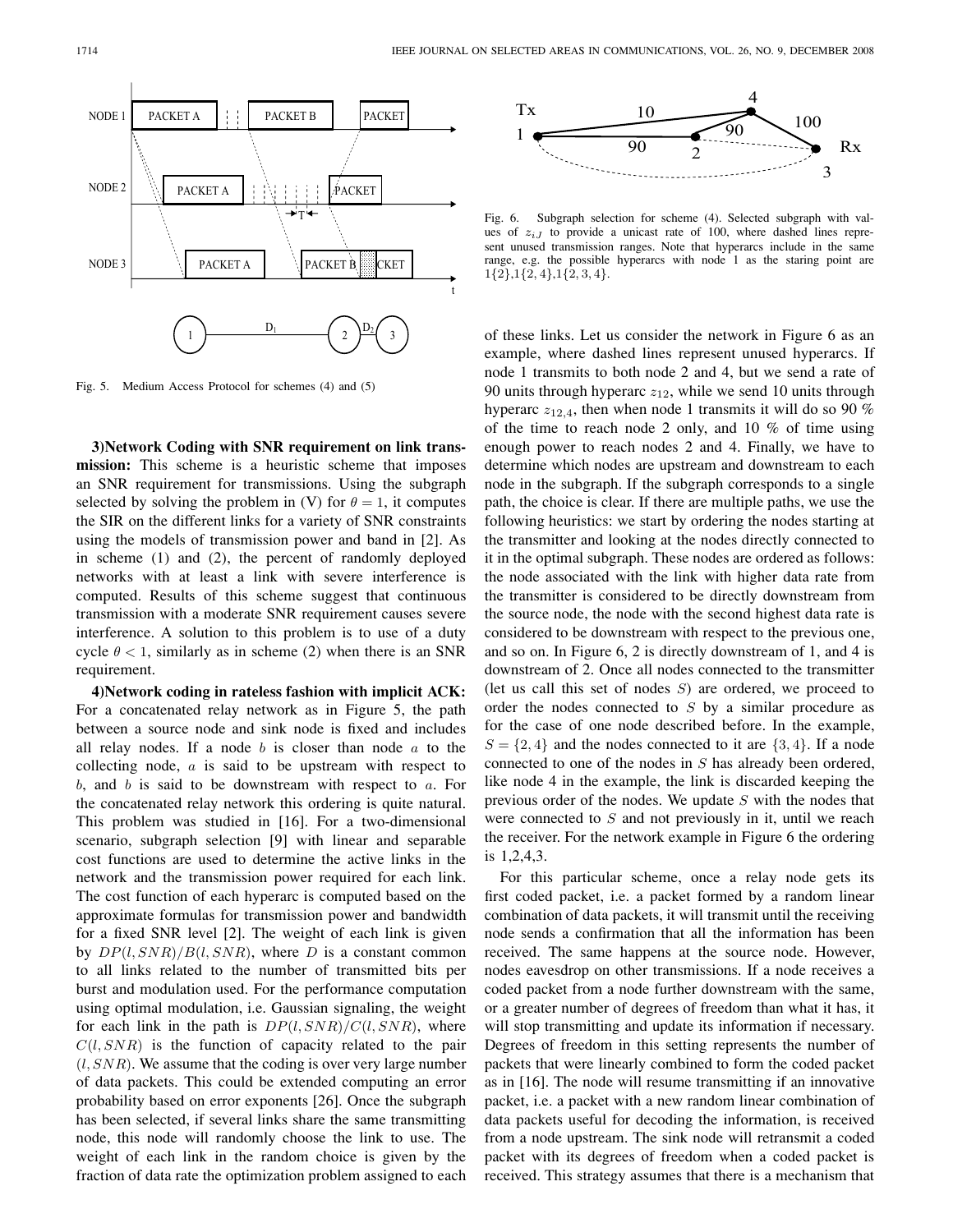informs the collecting node about the number of degrees of freedom that constitute the total message or that this number is fixed *a priori*.

**5)Routing using link-by-link acknowledgement:** For a concatenated relay network, the path between the source node and the sink node is fixed and includes all relay nodes. This problem was studied in [16]. For a two dimensional scenario, the sink and the source are chosen randomly and the shortest path is computed before starting data transmission in unicast. The weight of each link is computed based on the approximate formulas for transmission power and bandwidth for a fixed SNR level in the same fashion as the cost function per link of scheme (4). In the current scheme, every time a node receives a packet, it will retransmit the packet and send an acknowledgement to the previous node. Once a packet has been acknowledged, the node can start transmitting a new data packet in its queue. If it has no new packets to transmit, it will only transmit if a node upstream sends new information, or sends a previous packet, in which case the node will acknowledge this packet.

In terms of the physical layer, schemes (4) and (5) use both PSK modulation, which implies the use of a data rate in each link that is lower than capacity, and Gaussian signaling assuming that the encoding is over a large number of bits. In order to deal with the SNR requirement, we use an approximate model for the transmission power, high band edge frequency and bandwidth as functions of SNR similar to the work in [19]. When PSK modulation is used, probability of packet error due to noise over the link from node  $i$  to  $j$  is obtained from the probability of bit error by  $P_{\text{packet Error}}(i, j) =$  $1-(1 - P_{\text{bit error}})^n$ , where *n* is the number of bits in the packet, and  $P_{\text{bit error}}$  is computed using the standard PSK bit error probability. Note that nodes farther away from the transmitter have some probability of receiving the packet correctly. For Gaussian signaling, the probability of packet error due to noise is considered to be zero for all nodes in range, and 1 for all nodes further away.

In terms of the MAC layer, schemes (4) and (5) use an ALOHA-like MAC layer. This ALOHA protocol considers a fixed number of bits per data packet and uses the optimal transmission band for an SNR requirement per link. Thus, the duration of the transmitted packet depends on the transmission distance [2]. Every node has a probability to access the medium every  $T$  units of time following a Bernoulli process. Transmission delay is considered using a typical value of sound speed (1500 m/s). Figure 5 shows an example of using this MAC layer for three nodes with  $D_1 >> D_2$ . In this example, when node 1 transmit a packet to node 2, this packet also reaches node 3. Note that the duration of the packet transmitted from node 1 to node 2 (Packet A) is large compared to the packet transmitted from node 2 to node 3 because of the relation of distance to bandwidth/capacity for a fixed SNR value mentioned above [2]. Once node 1 has transmitted the packet it will try to transmit again, and it has some probability to start transmission every time slot  $T$ . Let us assume that node 2 has a data packet for node 3. Figure 5 shows the case when the data packet transmitted from node 2 to node 3 suffers a collision at node 3 with a new packet transmitted from node 1 to node 2. We consider that a collision



Fig. 7. Percent of deployments in a fixed square of  $5x5 \text{ km}^2$  with  $SIR <$ 3 dB in at least one link vs number of nodes deployed in that area, for the first three schemes. For scheme 1  $\theta = 1$ , while scheme 2 is shown with different values of  $\theta$  to achieve unicast rate of  $R = 0.1$  kbps. Performance for scheme 3 is shown for different SNR values.

at any receiver causes a loss of all packets involved in the collision for that receiver.

Let us study some numerical results that correspond to a network in which nodes are deployed randomly in a two dimensional space. Unicast connections of rate  $R$  are established, i.e. the network has one transmitter, one receiver chosen randomly, and, possibly, several relay nodes. The number of nodes ranges from 3 to 8. The transmission power lower bound, as an average over random deployments, will be compared with transmission power of schemes for routing and network coding. Also, a comparison between the schemes (1) and (2) in terms of interference is presented. Note that the transmission power lower bound is computed assuming that all nodes are within the transmission range of the others, i.e. full connectivity.

Figure 7 illustrates the effect of introducing a duty cycle  $\theta$  (dashed lines) for link transmission under a random deployment in a 5 x 5 km<sup>2</sup> square. For  $\theta = 1$  in Figure 7, which corresponds to scheme 1, note that less than  $3\%$  of the random deployments cause severe interference (SIR < 3 dB) over at least one link. This corroborates the no-interference assumption used during the analysis to obtain a lower bound for transmission power. Furthermore, this percentage seems to have little dependence on the number of nodes deployed in the network. When a value of  $\theta < 1$  is used, Figure 7 shows that the percentage of deployments with  $SIR < 3$  dB increases for the initial decrements of  $\theta$ , but decreases as  $\theta$ becomes very small (below 1.5% for  $\theta = 0.01$ ). Although this may seem counter intuitive, introducing a duty cycle causes the link to transmit at a higher data rate when it is active which translates to using more bandwidth and power to achieve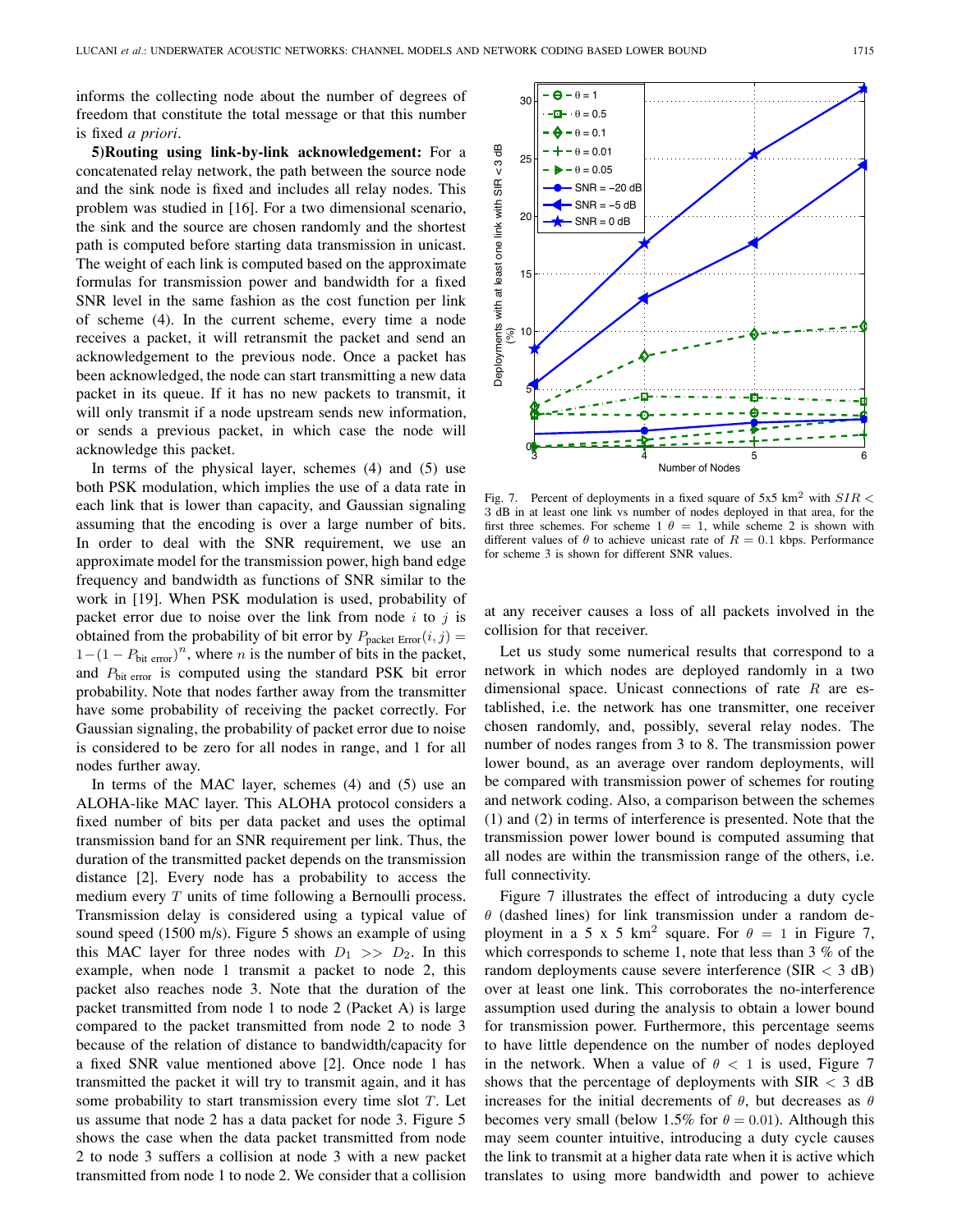

Fig. 8. Average transmission power of networks deployed randomly on a  $1x1$  km<sup>2</sup> square. Network schemes operating at SNR = 10 dB and a lower bound for transmission power (scheme 1) is presented. Model used considers  $k = 1.5$ ,  $s = 0.5$  and  $w = 0$  m/s.

that data rate in the underwater channel. Although duty cycle reduces interference by not using the channel continuously, the combined effect with the increased transmission bandwidth and power causes more interference for initial decrements on the value of  $\theta$ . This is a transient effect, and it has a breaking point for a small value of  $\theta$  when the probability of having interference is small. As the value of  $\theta$  decreases the transmission power can be shown to increase. This is an expected effect since the cost function is convex and the value of  $\theta$  is a constant parameter to all links in this problem.

Figure 7 shows the results in continuous lines for the third scheme with different SNR requirements. The figure presents the percentage of random deployments that have at least one link suffering from severe interference. For very low SNR, the assumption of no-interference is justified. However, even for  $SNR = -5$  dB the percentage of deployments with severe interference for a unicast connection increases dramatically, especially when the number of nodes in the network increases. A similar effect occurs when  $SNR = 0$  dB. One way to reduce interference while having an SNR requirement is to use a similar approach as is scheme (2), i.e. to have a transmission duty cycle in each of the links. Schemes (4) and (5) show an implementation using an ALOHA MAC protocol, where every link has an associated duty cycle when it has some data to transmit.

Let us compare the transmission power of scheme (4) and (5) to the lower bound using both PSK and Gaussian signaling in a 1 x 1 km<sup>2</sup>. Figure 8 shows the average transmission power for different number of nodes in the network, both active and inactive, i.e. before determining the shortest path or solving the subgraph selection problem, with a transmission power computed to obtain a burst  $SNR = 10$  dB. The average data



Fig. 9. Average transmission power of networks deployed randomly on a  $1x1$  km<sup>2</sup> square. Network schemes operating at SNR = 10 dB using Gaussian signaling. Model used considers  $k = 1.5$ ,  $s = 0.5$  and  $w = 0$  m/s.

rate for the different schemes is  $R \approx 1$  kbps. This figure shows optimal signaling (Gaussian signalling) and a PSK modulation, which illustrates that close to 6 dB in the gap between a PSK modulation and the lower bound is due to the choice of the modulation. Notice that the gap between the average transmission power for Gaussian signaling and the lower bound of  $R = 1$  kbps in Figure 8 is about 11 dB for scheme (4) and 13 dB for scheme (5). Also, it shows that this gap is maintained as more nodes are deployed. Some part of the gap is related to the MAC protocol used. Another is related to the 10 dB SNR requirement which is usually used for a practical implementation.

Figure 9 compares transmission power for different data rates using Gaussian signaling. The number of transmitted bits was kept constant, while the transmission probability over each link was increased to achieve the desired rate. Note that transmission power increases by 3 dB for scheme (4) while it increases by almost 5 dB for scheme (5) when the data rate is increased from 1 kbps to 2 kbps, i.e. the gap between scheme (4) and (5) increases as data rate increases. This figure shows also that the gap between schemes (4) and (5) is very low when the data rate is 0.2 kbps. Note that an increase in data rate is related to an increase in the collision probability in the ALOHA protocol. For the same setting, Figure 10 shows transmission energy for both schemes. The energy required for transmitting at the chosen data rates remains constant in the case of network coding, while it increases for routing when high data rates are attempted. Multiple transmissions of one packet are the main cause of the increased energy consumption for scheme (5), caused both by packet losses and long delays in transmitting an ACK packet given the ALOHA MAC layer. While scheme (4) transmits innovative packets at each transmission, scheme (5) tries to retransmit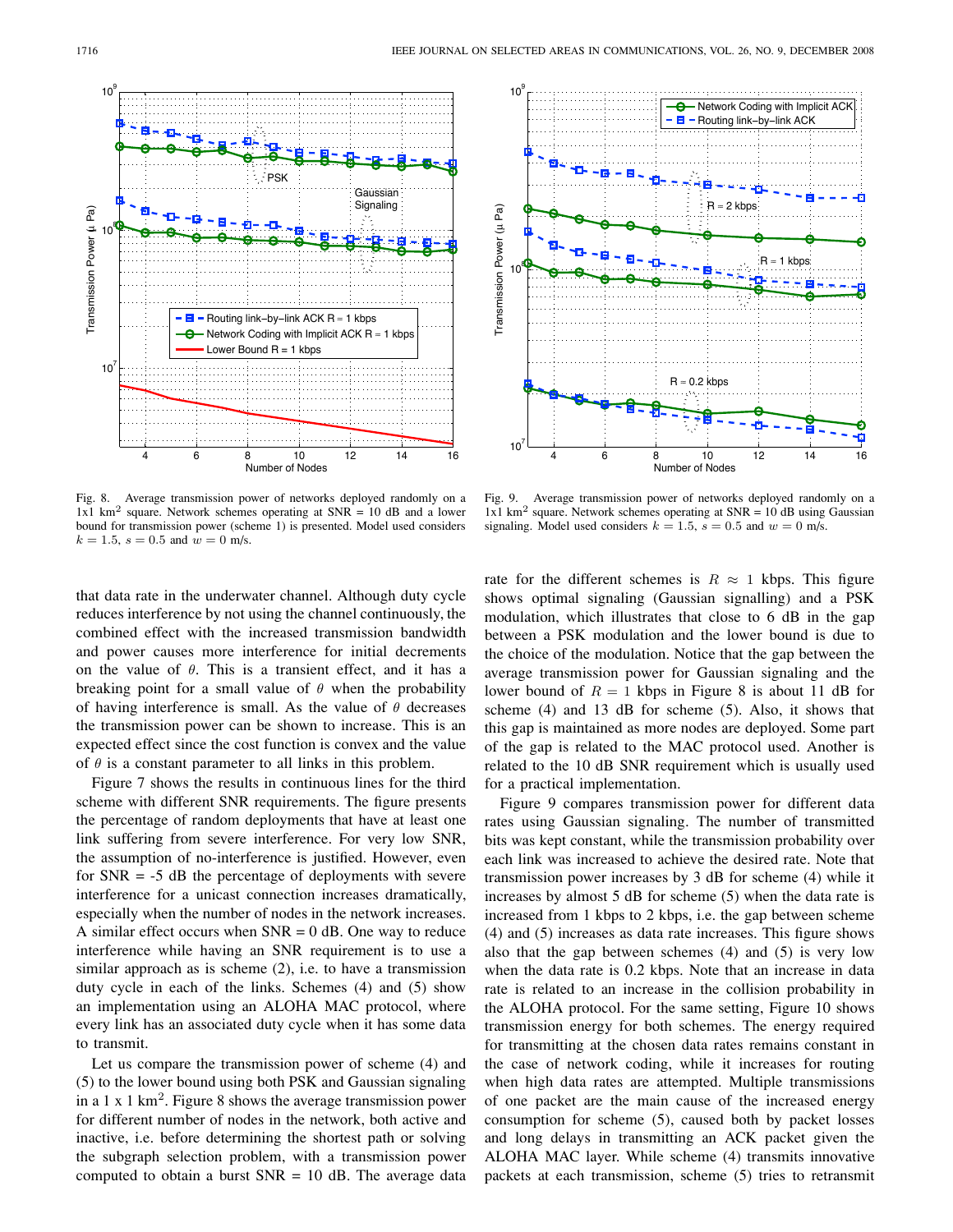

Fig. 10. Energy for transmission for networks deployed randomly on a 1x1 km<sup>2</sup> square. Network schemes operating at  $SNR = 10$  dB using Gaussian signaling. Model used considers  $k = 1.5$ ,  $s = 0.5$  and  $w = 0$  m/s.

the same packet if no ACK has been received. Consider the case of a long delay in transmitting an ACK, i.e. the packet was correctly received but the ACK is transmitted a long time after reception, scheme (5) can generate several transmissions of the same data packet. This involves an additional energy consumption. For the same number of transmissions, scheme (4) will transmit several innovative packets, which are useful in decoding the information at the receiver.

These results illustrate that coding, subgraph selection and the eavesdropping capabilities associated with network coding allow a better performance when the collision probability increases. However, notice that when transmission rates are low the benefits of network coding are less marked. This is explained by the fact that an implicit ACK might or might not be received by an upstream node. If it is not received, the node will keep transmiting innovative packets. This effect is particularly evident when Gaussian signaling since only nodes in range of transmission will correctly receive a packet. If we use a similar example as in figure 5, node 1 will not receive any implicit ACK from node 2, and it will continue to transmit until informed that all information was received at the sink node. Thus, an explicit ACK procedure should be used if node deployments are likely to produce these situations, especially if only one node is actively generating new data packets.

#### VII. CONCLUSIONS

A tractable model for the underwater acoustic channel has been established and used for network optimization. A lower bound for transmission power in underwater acoustic networks was obtained based on network coding, and this bound was used to compare the performance of several network coding and routing schemes.

The closed-form approximate models for the time-invariant acoustic channel where shown to provide a good fit to the actual empirical values by numerical evaluation for different ranges of distance  $l$  and capacity  $C$ , as well as noise profiles corresponding to different shipping activity factor and wind speed. The parameters obtained for these approximate models can be used in the case that a different spreading factor is needed, since the band-edge frequency  $\hat{f}_{end}(l, C)$ and the bandwidth  $\hat{B}(l, C)$  were shown to be invariant to the spreading factor k, while the power scales as  $P(l, C, k') =$  $(l/l_{ref})^{k-k}P(l, C, k)$ , where l is in km. Also, the approximate model of  $P(l, C)$  was shown to be almost independent of the shipping activity factor s while having a marked dependency on the wind speed w for  $l < 10$  km and  $C < 2$  kbps. This dependence on  $w$  is quite smooth and can be approximated by a simple model, resulting in a complete model for the  $P(l, C)$  for a range of values  $(l, C)$  that is of interest to a typical underwater communication system.

We show that the complete model is convex for all  $C > 0$ and distances  $l > 0$ . Since the complete model is complicated to solve a network optimization problem, we present conditions on the minimum distance between nodes that ensure convexity of the approximate model. Convexity of this model allows us to use it in more complex scenarios, for example, in the framework of layering as optimization decomposition [20] [21].

This work shows that the no-interference assumption used in the computation of the lower bound to transmission power in the underwater scenario is justified for low multicast rates, and randomly placed nodes with distances under 10 km between each other. We present numerical results that confirm the validity of this assumption, showing that less than 3% of the links suffer severe interference. We show that solving the optimization problem when the links have a fixed duty cycle for transmissions can reduce interference if the duty cycle is low enough. However, high duty cycles can effectively increase interference because of the high dependence of the bandwidth to the transmitted data rate in an underwater channel.

The network coding based lower bound was used to determine the gap of different medium access protocols and network schemes for some multicast rate in underwater networks. This comparison is carried out for several routing and network coding schemes. We present numerical results in unicast scenarios by deploying nodes in a two dimensional environment.

Network coding with implicit acknowledgements introduced in [16] has better performance than routing with linkby-link ACK in terms of transmission power, especially when the probability of collision is increased. The gap between routing with link-by-link ACK and network coding with implicit ACK in terms of transmission power was shown to increase as the transmission probability increased, which is closely related to the probability of packet collision. However, study of a network coding scheme with an explicit ACK should be considered to improve performance. Also, network coding with implicit acknowledgement compared to common rateless network coding schemes allows to save resources, e.g. memory required in the nodes, and rate adaptation following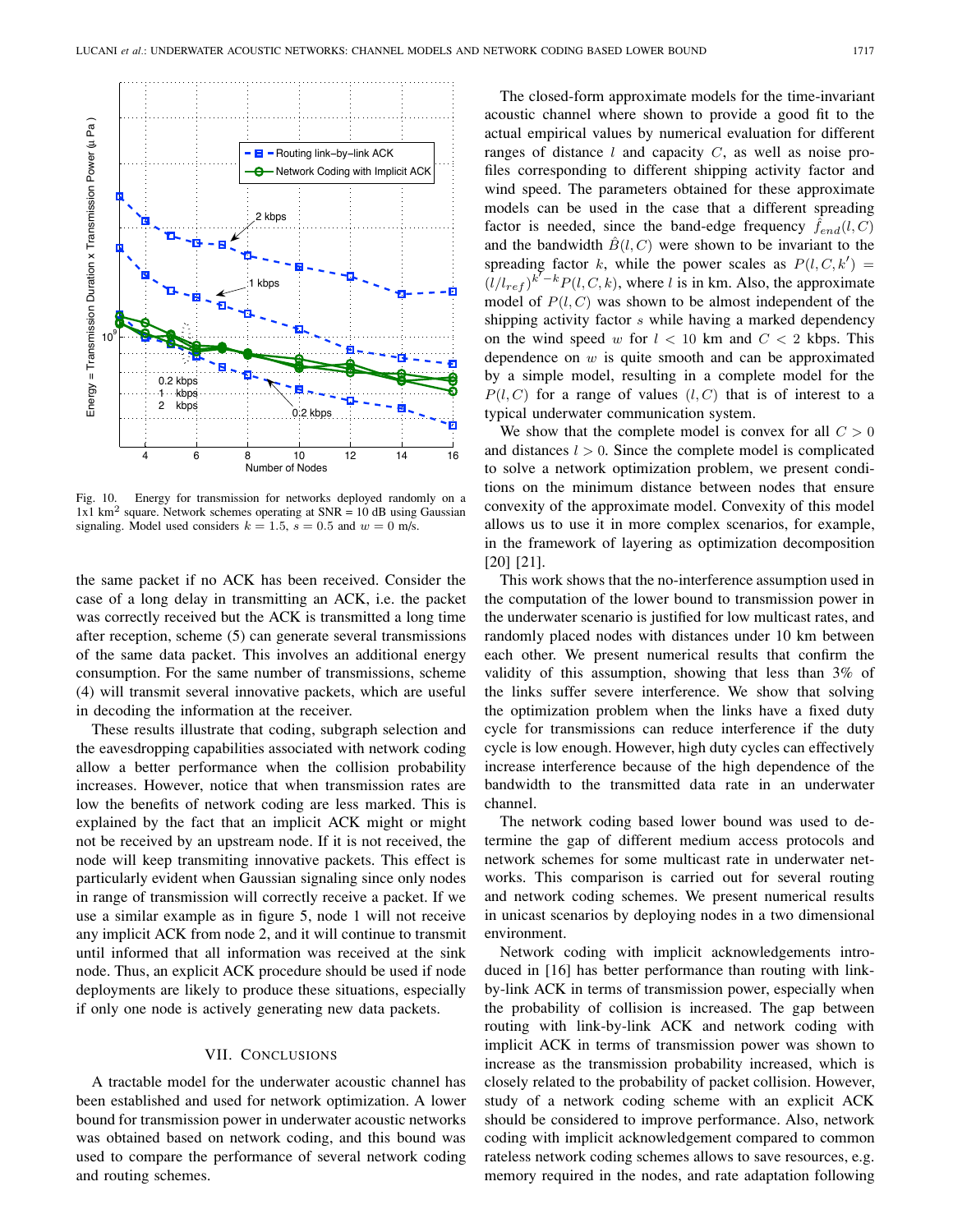a similar analysis as in [23]. Also, there has been previous work on network coding based Ad-Hoc protocols, such as CODECAST [22], which could be extended to use implicit acknowledgements, and adapted to the underwater acoustic channel.

Future research should consider using error exponents [26] to compute the error probability when Gaussian signaling is used. This provides a more accurate estimate of transmission power when encoding is performed over a finite number of bits with a data rate approaching capacity. Finally, future research should address the issue of scalability, i.e. study if the results are valid when the number of nodes in the network is increased but maintaining the same node density.

# APPENDIX I PROOF OF LEMMA 1

We consider a set Ξ of bands, each band  $i \in \Xi$  having a  $f_{end}^i(l, C)$  and  $f_{ini}^i(l, C)$  associated to it. Then,  $P(l, C)$  =  $\sum_i K(l, C)(f_{end}^i(l, C)$  –  $f_{ini}^i(l, C)$  -  $\sum_i \int_{f_{ini}^i(l, C)}^{f_{end}^i(l, C)} A(l, f) N(f) df$  and  $C$  =  $\sum_i \int_{f_{ini}^i(l,C)}^{f_{end}^i(l,C)} log_2\left(\frac{K(l,C)}{A(l,f)N(f)}\right) df$ . Using the Leibniz Integral rule, the fact that  $K(l, C) = A(l, f_{end}(l, C))N(f_{end}(l, C))$  and  $K(l, C) = A(l, f_{ini}(l, C))N(f_{ini}(l, C)),$  that  $A(l, f)N(f)$  is independent of  $C$ , and that the derivative of the sum is the sum of the derivatives,  $\frac{\partial P(l,C)}{\partial C} = \frac{\partial K(l,C)}{\partial C} \sum$ i  $(f_{end}^i(l, C) - f_{ini}^i(l, C)).$ 

Taking the second derivative:

$$
\frac{\partial^2 P(l, C)}{\partial C^2} = \sum_i \frac{\partial^2 K(l, C)}{\partial C^2} (f_{end}^i(l, C) - f_{ini}^i(l, C)) \tag{20}
$$

$$
+\sum_{i}\frac{\partial K(l,C)}{\partial C}\left(\frac{\partial f_{end}^{i}(l,C)}{\partial C}-\frac{\partial f_{ini}^{i}(l,C)}{\partial C}\right) \tag{21}
$$

Taking the derivative of  $C$  with respect to itself, using Leibniz Integration Rule and  $K(l, C) = A(l, f_{end}(l, C))N(f_{end}(l, C))$ and  $K(l, C) = A(l, f_{ini}(l, C))N(f_{ini}(l, C))$ , then:

$$
1 = \frac{1}{\ln(2)K(l,C)} \frac{\partial K(l,C)}{\partial C} \sum_{i} \left( \left( f_{end}^{i}(l,C) - f_{ini}^{i}(l,C) \right) \right) \tag{22}
$$

Since  $K(l, C) > 0$  for any  $l > 0$  and  $C > 0$  by the physics of the channel and  $f_{end}^{i}(l, C) - f_{ini}^{i}(l, C) > 0, \forall C > 0, l > 0$ , and the *i* bands are non/overlapping and  $ln(2) > 0$  this implies that  $\frac{\partial K(l,C)}{\partial C} > 0$ . Then  $\frac{\partial P(l,C)}{\partial C} = ln(2)K(l,C) > 0, \forall l > 0, C > 0$ . Taking a second derivative to the  $C$  expression with respect to itself:

$$
\left(\frac{\partial K(l,C)}{\partial C}\right)^2 \sum_i (f_{end}^i(l,C) - f_{ini}^i(l,C)) = \tag{23}
$$

$$
\frac{\partial^2 K(l, C)}{\partial C^2} \sum_{i} (f_{end}^i(l, C) - f_{ini}^i(l, C))
$$
\n(24)

$$
+\frac{\partial K(l,C)}{\partial C} \sum_{i} \left( \frac{\partial f_{end}^{i}(l,C)}{\partial C} - \frac{\partial f_{ini}^{i}(l,C)}{\partial C} \right) \tag{25}
$$

Thus,  $\frac{\partial^2 P(l, C)}{\partial C^2} = \left(\frac{\partial K(l, C)}{\partial C}\right)^2 \sum$ i  $(f<sub>end</sub><sup>i</sup>(l, C) - f<sub>ini</sub><sup>i</sup>(l, C))$  where

 $(f<sub>end</sub><sup>i</sup>(l, C) - f<sub>ini</sub><sup>i</sup>(l, C)) > 0, \forall C > 0$ , finite and non-overlapping and  $\frac{\partial K(l,C)}{\partial C} > 0$ . Thus,  $\frac{\partial^2 P(l,C)}{\partial C^2} > 0$ 

# APPENDIX II PROOF OF LEMMA 2

Since  $A(l, f) = (l/l_{ref})^k a(f)^l$  and  $\frac{\partial A(l, f)}{\partial l} =$  $(k/l_{ref})$  $(l/l_{ref})^{k-1}$  $a(f)^{l} + (l/l_{ref})^{k}$  $ln(a(f))$  $a(f)^{l} > 0$  since  $a(f) \ge 1$  and  $l_{ref} > 0$ . Then,  $A(l, f) > A(l', f), l > l'$ . Also,  $\frac{K(l,C)}{A(l,f)N(f)} \geq 1, \forall f \in B(l,C)$  which implies  $log_2(\frac{K(l,C)}{A(l,f)N(f)})^{\sim} \geq 0, \forall f \in B(l,C)$ . Let us compute the capacity of a link of distance  $l'$  when we use the optimum band and spectral density for a link of distance  $l$  and capacity  $C$ , i.e.  $B(l, C)$  and  $S(l, C, f) = K(l, C) - A(l, f)N(f), f \in B(l, C)$ , respectively. Then,

$$
C(l', B(l, C)) = \int_{B(l, C)} log_2 \left( 1 + \frac{K(l, C) - A(l, f)N(f)}{A(l', f)N(f)} \right) df(26)
$$
  
> 
$$
\int_{B(l, C)} log_2 \left( 1 + \frac{K(l, C) - A(l, f)N(f)}{A(l, f)N(f)} \right) df = C
$$
 (27)

#### **REFERENCES**

- [1] Partan, J., Kurose, J., Levine, B. N., "A Survey of Practical Issues in Underwater Networks", In Proc. WUWnet '06, pp. 17-24, Los Angeles, Sept. 2006
- [2] M.Stojanovic, "On the Relationship Between Capacity and Distance in an Underwater Acoustic Communication Channel," ACM SIGMOBILE Mobile Computing and Communications Review (MC2R), pp.34-43, vol.11, Issue 4, Oct. 2007
- [3] Pompili, D., Melodia, T., Akyildiz, I. F., "Routing algorithms for delayinsensitive and delay-sensitive applications in underwater sensor networks", In Proc. MobiCom 2008, pp. 298-309, Los Angeles, CA, USA, Sept. 2006
- [4] Carlson, E.A., Beaujean, P.-P., An, E.,"Location-Aware Routing Protocol for Underwater Acoustic Networks", In Proc. OCEANS 2006, pp. 1-6, Boston, MA, USA, Sept. 2006
- [5] Yan, H., Shi, Z. J., Cui, J.H., "DBR: Depth-Based Routing for Underwater Sensor Networks", In Proc. IFIP Networking'08, pp. 1-13, Singapore, May. 2008
- [6] E. M. Sozer, M. Stojanovic, J. G. Proakis,"Underwater acoustic networks", IEEE Jou. of Ocea. Eng., vol. 25, no. 1, pp. 72-83, 2000.
- [7] Akyildiz, I. F., Pompili, D., Melodia, T., "Underwater acoustic sensor networks: research challenges", Elsevier Ad Hoc Net., vol. 3, no. 3, pp.257279, 2005
- [8] Akyildiz, I. F., Pompili, D., Melodia, T., "State-of-the-art in protocol research for underwater acoustic sensor networks", In Proc. of WUWNet '06, pp. 7-16, Los Angeles, Sept. 2006
- [9] Lun, D. S., Ratnakar, N., Médard, M., Koetter, R., Karger, D. R., Ho, T., Ahmed, E., Zhao, F., "Minimum-Cost Multicast Over Coded Packet Networks", IEEE Trans. on Info. Theory, vol. 52, no. 6, pp.2608-2623, Jun.2006
- [10] Ahlswede, R., Cai, N., Li, S. Y. R., Yeung, R. W., "Network Information Flow", IEEE Trans. Inf. Theory, vol. 46, no. 4, pp. 1204-1216, Jul. 2000
- [11] Li, S.Y.R., Yeung, R. W., Cai, N., "Linear Network Coding", IEEE Trans. Inf. Theory, vol. 49, pp. 371, Feb. 2003
- [12] Koetter, R., Médard, M., "An algebraic Approach to network coding", IEEE/ACM Trans. Netw., vol. 11, no. 5, pp. 782-795, Oct. 2003
- [13] Ho, T., Medard, M., Koetter, R., Karger, D.R., Effros, M., Shi, J., Leong, B.,"A Random Linear Network Coding Approach to Multicast", Trans. Info. Theory, vol. 52, no. 10, pp.4413-4430, Oct. 2006
- [14] Chachulski, S., Jennings, M., Katti, S., Katabi, D., "Trading Structure for Randomness in Wireless Opportunistic Routing", In Proc. COMM'07, pp. 169-180, Kyoto, Japan, Aug. 2007
- [15] Z. Guo, P. Xie, J. H. Cui and B. Wang. "On Applying Network Coding to Underwater Sensor Networks", In Proc. of WUWNet '06, pp. 109-112, Los Angeles, Sept. 2006
- [16] Lucani, D. E., Médard, M., Stojanovic, M., "Network Coding Schemes for Underwater Networks: The Benefits of Implicit Acknowledgement", In Proc. WUWnet '07, pp.25-32, Montreal, Quebec, Canada, Sept.2007
- [17] Berkhovskikh, L., Lysanov, Y., "Fundamentals of Ocean Acoustics", New York, Springer, 1982
- [18] Coates, R. "Underwater Acoustic Systems", New York, Wiley, 1989
- [19] M.Stojanovic, Capacity of a Relay Acoustic Link," in Proc. IEEE Oceans'07 Conference, Vancouver, Canada, Oct. 2007.
- [20] Chiang, M., Low,S. H., Calderbank, A. R., Doyle, J. C., "Layering as Optimization Decomposition: Questions and Answers", In Proc. MIL-COM 2006, pp. 23-25, Washington, DC, USA, Oct. 2006